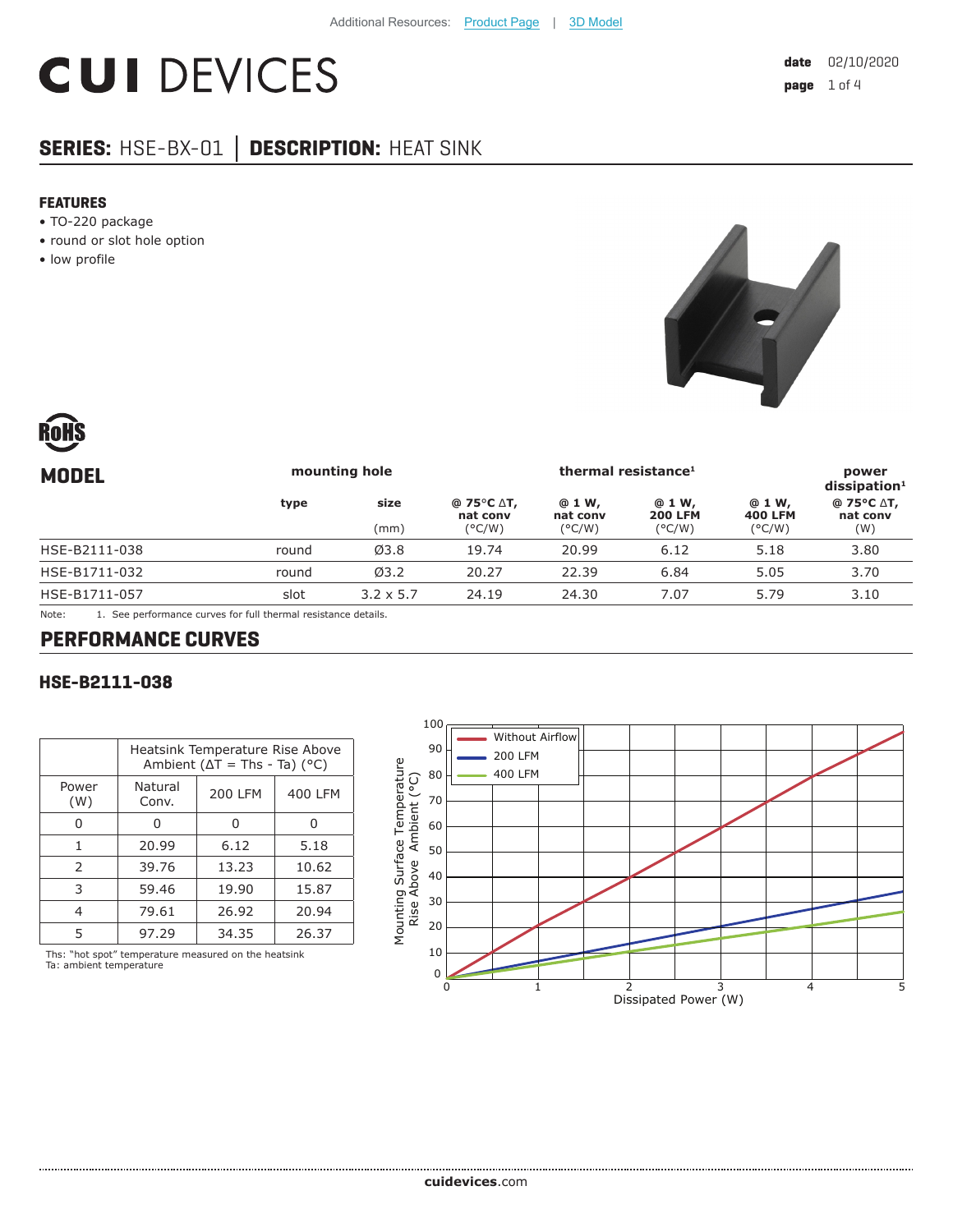## **PERFORMANCE CURVES (CONTINUED)**

#### **HSE-B1711-032**

|               | Heatsink Temperature Rise Above<br>Ambient ( $\Delta T$ = Ths - Ta) ( $^{\circ}$ C) |         |         |  |
|---------------|-------------------------------------------------------------------------------------|---------|---------|--|
| Power<br>(W)  | Natural<br>Conv.                                                                    | 200 LFM | 400 LFM |  |
| n             | O                                                                                   | U       |         |  |
| 1             | 22.39                                                                               | 6.84    | 5.05    |  |
| $\mathcal{P}$ | 44.78                                                                               | 13.44   | 9.99    |  |
| 3             | 63.30                                                                               | 20.16   | 14.97   |  |
| 4             | 79.94                                                                               | 26.86   | 19.95   |  |
| 5             | 95.30                                                                               | 33.50   | 25.04   |  |



#### Ths: "hot spot" temperature measured on the heatsink Ta: ambient temperature

#### **HSE-B1711-057**

|               | Heatsink Temperature Rise Above<br>Ambient ( $\Delta T$ = Ths - Ta) (°C) |         |         |  |
|---------------|--------------------------------------------------------------------------|---------|---------|--|
| Power<br>(W)  | Natural<br>Conv.                                                         | 200 LFM | 400 LFM |  |
|               | 0                                                                        | 0       |         |  |
| 1             | 24.30                                                                    | 7.07    | 5.79    |  |
| $\mathcal{P}$ | 48.19                                                                    | 15.28   | 11.89   |  |
| 3             | 72.44                                                                    | 22.86   | 17.72   |  |
|               | 90.24                                                                    | 30.47   | 23.81   |  |
| 5             | 109.19                                                                   | 38.84   | 29.57   |  |

Ths: "hot spot" temperature measured on the heatsink Ta: ambient temperature

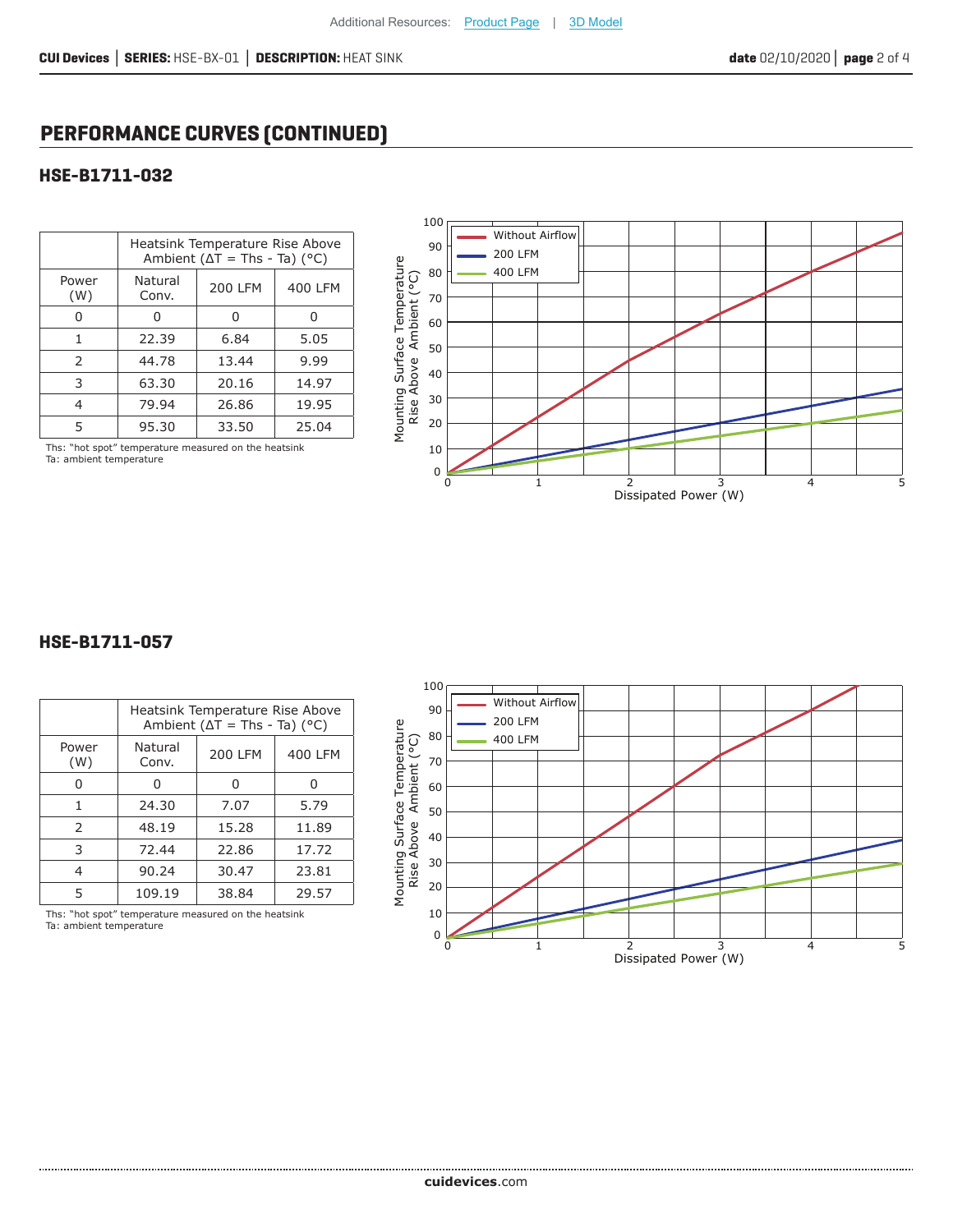### **MECHANICAL DRAWING**

units: mm  $t$ olerance:  $\pm 0.5$  mm

| MATFRIAI      | AL 6063-T5     |
|---------------|----------------|
| <b>FINISH</b> | black anodized |
| WEIGHT        | 4.4 g          |